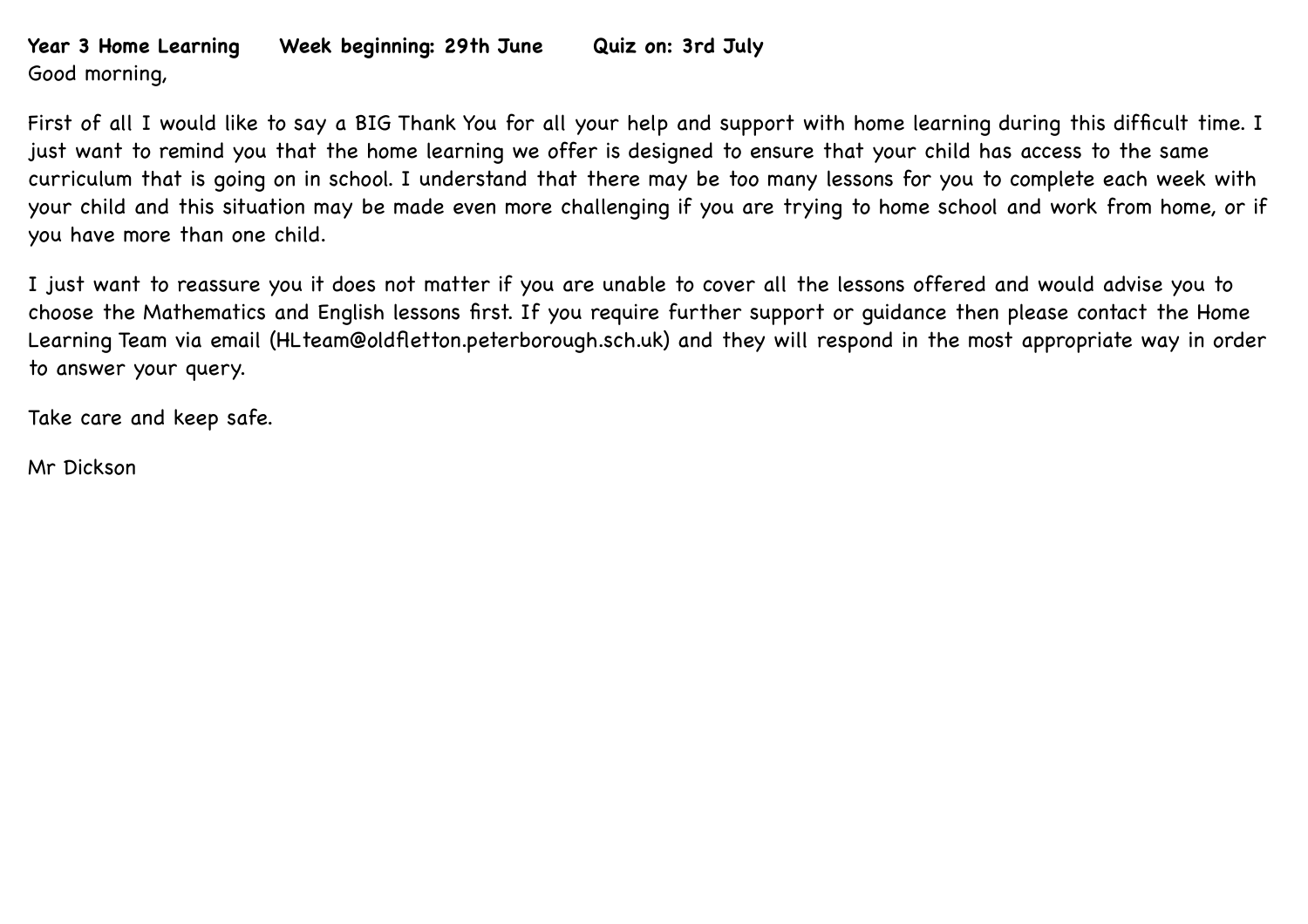| Subject | <b>Key Learning</b>                                                                                   | <b>Resources and Links</b>                                                                                                                                                                                                                                                                                                                                                                                                                                                                                    | <b>Suggested Activities</b>                                                                                                                                                                                                                                                                                                                          | Parents' Role                                                                                                                                                                                                    |
|---------|-------------------------------------------------------------------------------------------------------|---------------------------------------------------------------------------------------------------------------------------------------------------------------------------------------------------------------------------------------------------------------------------------------------------------------------------------------------------------------------------------------------------------------------------------------------------------------------------------------------------------------|------------------------------------------------------------------------------------------------------------------------------------------------------------------------------------------------------------------------------------------------------------------------------------------------------------------------------------------------------|------------------------------------------------------------------------------------------------------------------------------------------------------------------------------------------------------------------|
| Reading | Everyday Reading<br>1) Choose books from<br>your AR range - read<br>these for 20 minutes<br>each day. | Web Link 1 https://home.oxfordowl.co.uk/books/free-<br>ebooks/ A website that has a wide range of age<br>appropriate free books.<br>Web Link 2 https://readon.myon.co.uk/ (online books)<br>A website that has a wide range of age appropriate<br>free books.<br>Web Link 3 https://ukhosted43.renlearn.co.uk/<br>2233504/default.aspx(AR website)<br>Web Link 4 http://www.oldfletton.org.uk/page/?<br>title=Whole+Class+Reading&pid=132 A link to a leaflet<br>about the reading strategies used in school. | Read books which are the<br>$\bullet$<br>correct range for you.<br>As you read aloud, think aloud<br>$\bullet$<br>- what questions and wonders<br>do you have? (web link 4)<br>At the end of each chapter,<br>$\bullet$<br>can you predict what is going<br>to happen next? (web link 4)<br>When you have finished, take<br>an AR quiz. (web link 3) | • Please ensure that<br>your child has<br>access to texts and<br>that they read for<br>20 mins per day.<br>Ask what they have<br>read and have a<br>discussion with<br>them about it.                            |
|         | Lesson 1: Read the news<br>paper report and identify<br>the features.                                 | Reading resource 1 - House plants newspaper<br>report.<br>Reading resource 2 - A checklist of features of a<br>newspaper report.                                                                                                                                                                                                                                                                                                                                                                              | • Read the newspaper report<br>(Reading resource 1)<br>. As you read aloud, think aloud. Add<br>thought bubbles to the page or<br>discuss with an adult. Was there<br>any vocabulary you broke down on?<br>Using last weeks skills how did you<br>fix them?<br>• Identify the key features of a<br>newspaper report. (reading resource<br>2)         | · Ensure your child is<br>reads the<br>newspaper report<br>and understands it.<br>. Ask what they have<br>read and have a<br>discussion with them<br>about it (try to<br>make use of the<br>reading strategies). |
|         | Lesson 2: Summarising                                                                                 | Reading resource 3 - A set of slides that explains<br>summarising.<br>Reading resource 4 - A newspaper report 'Bees<br>trick plants!'                                                                                                                                                                                                                                                                                                                                                                         | . Look through (Reading resource 3).<br>This will explain what summarising<br>is.<br>• Read the newspaper report.<br>(Reading resource 4)<br>• Focus on the reading strategy<br>'Summarising' Can you summarise<br>what the text is trying to tell you?                                                                                              | · Assist your child in<br>reading and<br>understanding the<br>text.<br>. Help your child to<br>understand what<br>summarising is.                                                                                |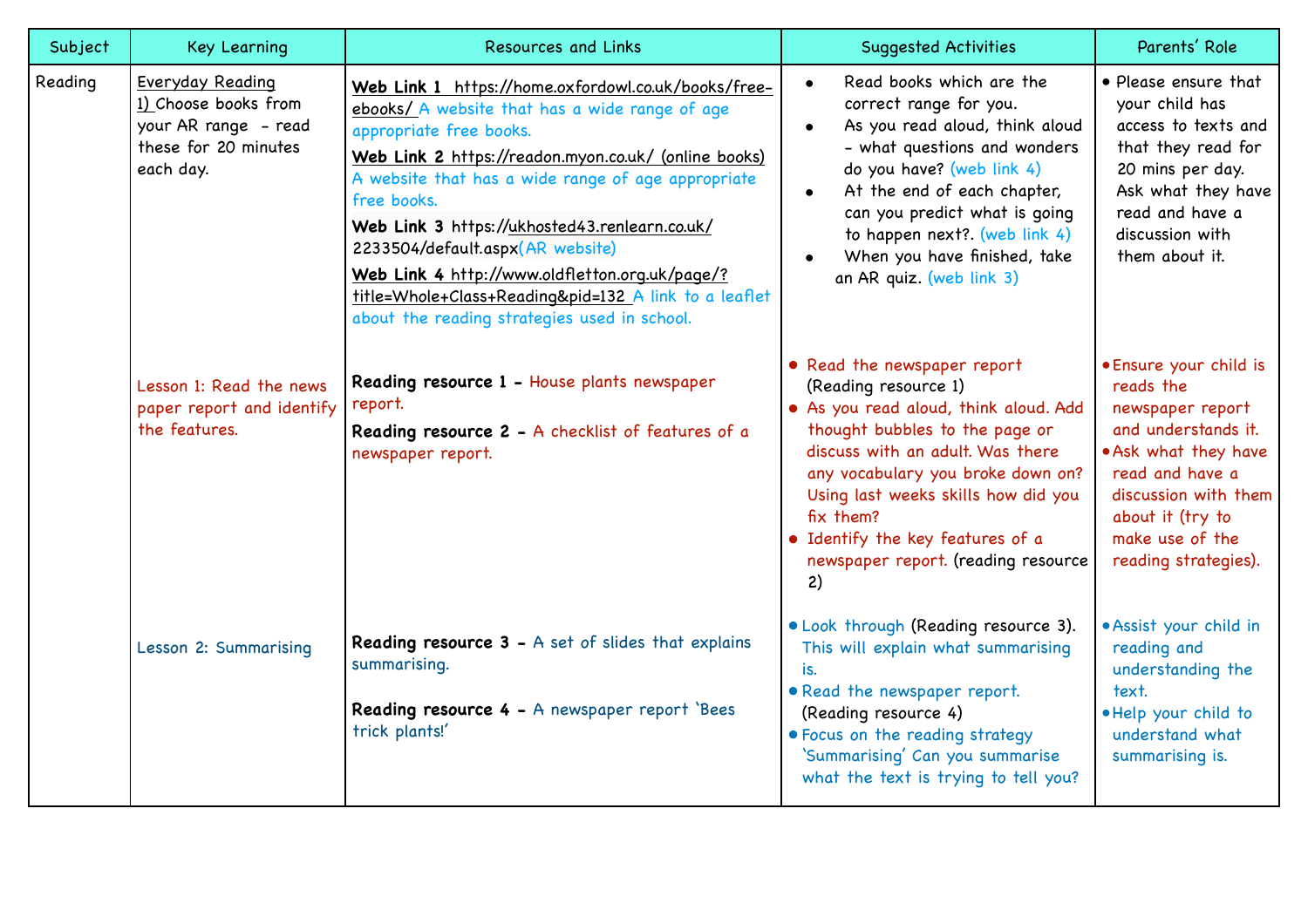| Writing | Lesson 1: Creating your<br>character profile.                                                         | Web Link 5 - https://www.puffinschools.co.uk/shows/<br>creative-writing-show/ A link with authors talking<br>about how they create characters.<br>Writing resource 1 - Word mats for characters,<br>giving examples of descriptive words.<br>Writing resource 2 - two sheets to collect your<br>information for your character.<br>Writing resource 3 - Two slides to help with thinking<br>for family and jobs. | • You are going to be creating a new<br>character for the book<br>'BeWILDerwood'.<br>• First watch the video of authors<br>explaining how they create<br>characters (web link 5).<br>• Have a look through (writing<br>resource 1 and 3) you could use<br>those adjectives or your own, there<br>are also questions to help generate<br>ides for jobs and family.<br>• Use (writing resource 2) to create<br>your character profile.            | · Support your child<br>with accessing the<br>link.<br>. Help your child to<br>be creative when<br>making a character.                                                         |
|---------|-------------------------------------------------------------------------------------------------------|------------------------------------------------------------------------------------------------------------------------------------------------------------------------------------------------------------------------------------------------------------------------------------------------------------------------------------------------------------------------------------------------------------------|-------------------------------------------------------------------------------------------------------------------------------------------------------------------------------------------------------------------------------------------------------------------------------------------------------------------------------------------------------------------------------------------------------------------------------------------------|--------------------------------------------------------------------------------------------------------------------------------------------------------------------------------|
|         | Lesson 2: Write about<br>character using compound<br>sentences (BOYS) and<br>complex sentences (StB). | Web Link 6 - http://www.kelsall.cheshire.sch.uk/<br>serve_file/94451 A link with an explanation of what a<br>BOYS sentence is.                                                                                                                                                                                                                                                                                   | • Review: recap your learning from<br>previous sessions. What does a<br>BOYS and STB need to include?<br>(web link $6$ ).<br>• Look back at the information that<br>you have collected about your<br>character (Writing resource 2) with<br>your ideas of words you would like<br>to use.<br>• Use your knowledge of BOYS and<br>STB to write a range of sentences<br>for each section of the profile. The<br>sections do not need to link yet. | • Discuss the what<br>their character is<br>already like from<br>the previous<br>session.<br>• Help with sentence<br>writing and making<br>them as descriptive<br>as possible. |
|         | Lesson 3: Write a<br>character profile.                                                               | Writing resource 4 - Examples of character<br>descriptions.<br>Writing resource 5 - writing mat of reminders that<br>you can use in your writing.                                                                                                                                                                                                                                                                | • Review: Read through your sentences<br>and start thinking about how you can<br>make it flow as you would see in a<br>story.<br>• Have a look at writing resource 4<br>that gives examples of character<br>profiles that have been written for<br>stories.<br>• Have a go at writing a character<br>profile for a story, making sure it<br>WOWs the reader. (writing resource<br>5)                                                            | • Support your child<br>in reviewing the<br>work they have<br>already used on<br>sentence types.<br>• Support with<br>sentence writing<br>where needed.                        |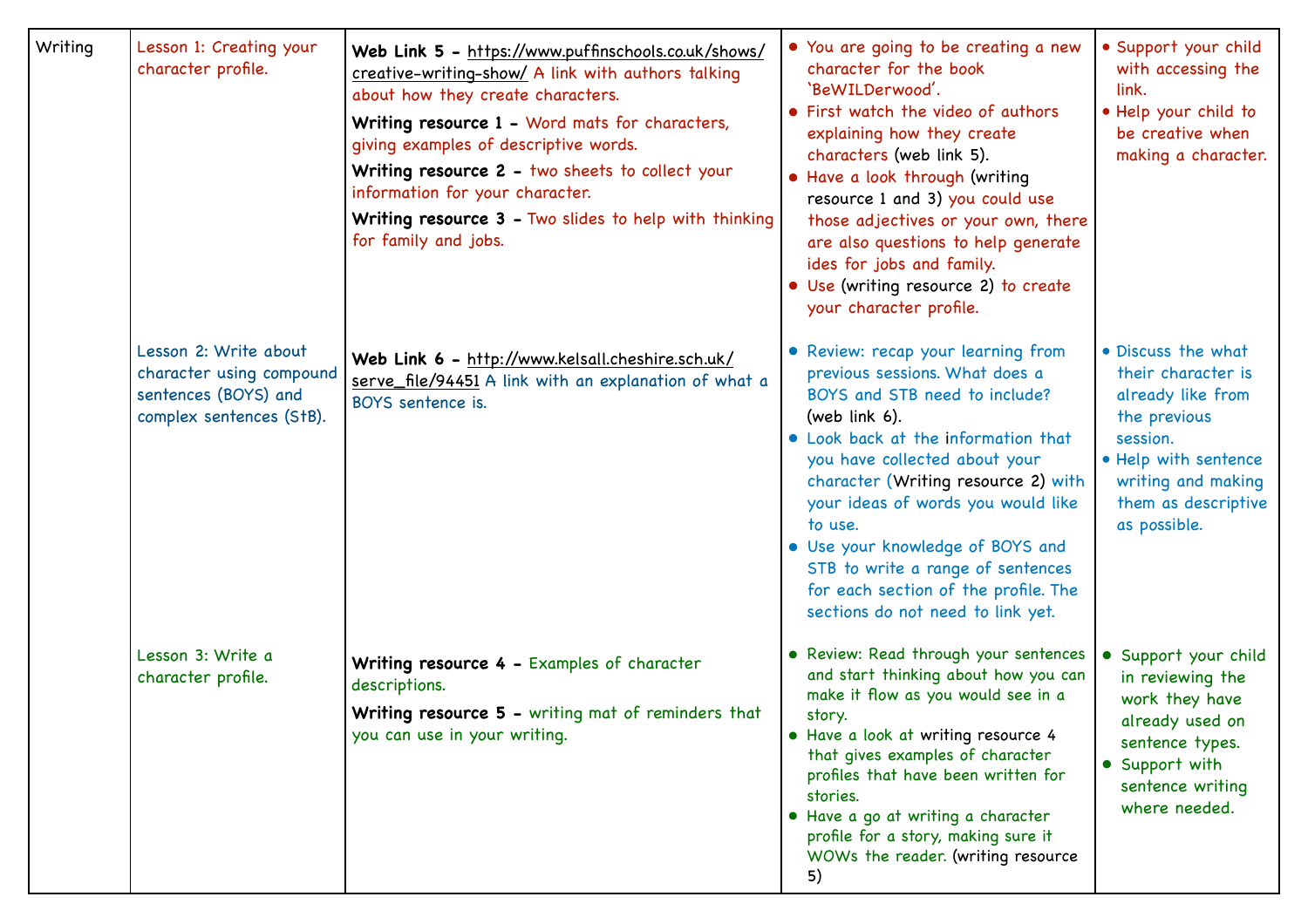| Spelling | Word list words:<br>experiment / complete<br>continue / minute /<br>peculiar / pressure /<br>various / weight | Web Link 1 - Link to lots of synonym and antonym<br>qames.<br>https://www.teachitprimary.co.uk/ks2-english/<br>synonyms-and-antonyms/tags/3102 | • Start by quizzing yourself on the<br>words, you should know them<br>already!<br>• Practice learning the spelling by:<br>Look at the word, cover it up, say it<br>out loud, write it out from memory,<br>check it - do this 5 times a day.<br>• Use the words in a sentence<br>. Play the online games that help you<br>find synonyms as well as antonyms.<br>• Remember to write the spelling<br>words in sentences. | -Regular quizzing<br>-Synonyms and<br>antonyms are great<br>for increasing your<br>child's vocabulary to<br>use in their writing.<br>Play 'opposites' or<br>`same'. Shout out a<br>word "big" and your<br>child gives you<br>either an antonym<br>(small) and a<br>synonym, (large)<br>• Haw many<br>synonyms can they<br>think of for words<br>such as 'nice' or<br>'said'?! |
|----------|---------------------------------------------------------------------------------------------------------------|------------------------------------------------------------------------------------------------------------------------------------------------|------------------------------------------------------------------------------------------------------------------------------------------------------------------------------------------------------------------------------------------------------------------------------------------------------------------------------------------------------------------------------------------------------------------------|-------------------------------------------------------------------------------------------------------------------------------------------------------------------------------------------------------------------------------------------------------------------------------------------------------------------------------------------------------------------------------|
|----------|---------------------------------------------------------------------------------------------------------------|------------------------------------------------------------------------------------------------------------------------------------------------|------------------------------------------------------------------------------------------------------------------------------------------------------------------------------------------------------------------------------------------------------------------------------------------------------------------------------------------------------------------------------------------------------------------------|-------------------------------------------------------------------------------------------------------------------------------------------------------------------------------------------------------------------------------------------------------------------------------------------------------------------------------------------------------------------------------|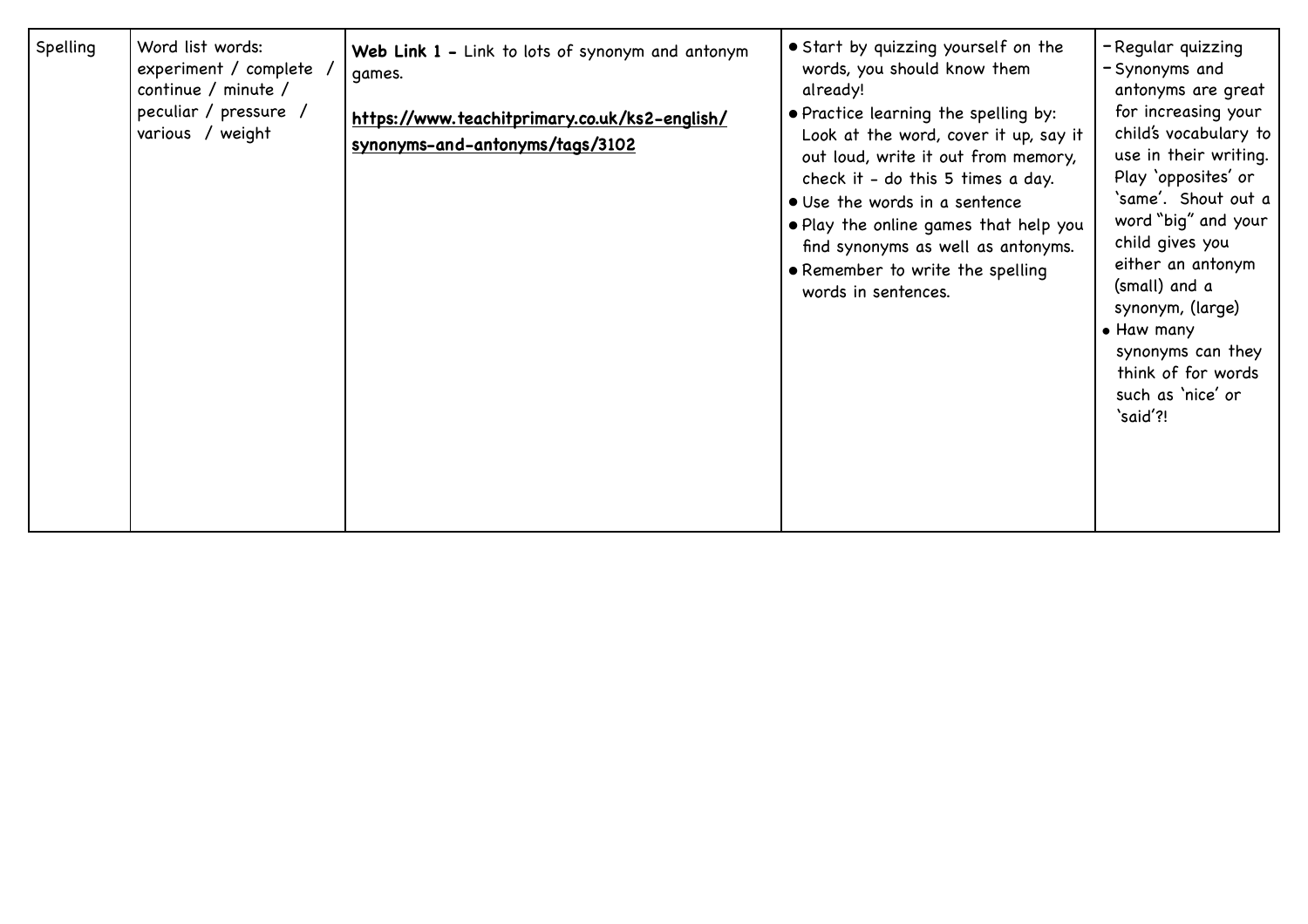| Maths | Lesson 1: Can solve simple<br>TU $\div$ U questions using<br>the formal method | Maths Resource 1 - a review of division facts<br>Web Link 7 - A lesson explaining how to use the<br><b>Bus Stop method</b><br>https://www.youtube.com/watch?v=trjepeOy2rc<br>Maths Resource 2 - A division sheet using the bus<br>stop method without remainders.<br>Maths Resource 3 - A division sheet using the bus<br>stop method with remainders<br><b>Extension opprtunties</b><br>Web Link 8 - an explanation of 3 digit numbers being<br>divided by 1 digit<br>https://www.youtube.com/watch?v=trjepeOy2rc<br>Maths Resource 4 A sheet of division questions<br>without remainders.<br>Maths Resource 5 - A sheet of division questions<br>with remainders. | Complete Maths Resource 1 to revise<br>your child's understanding of division,<br>they may want to do it formally (bus<br>stop method), this is fine - it is just a<br>review activity to remind them that<br>they can use their times tables to help<br>them!<br>Start by watching the video tutorial,<br>Web Link 7 - allow your child to make<br>pictorial representations of the<br>numbers if they are unsure or use<br>counters if needed. STOP 1:25mins<br>• Complete Maths Resource 2 using the<br>bus stop method. (no remainders)<br>• Complete Maths Resource 3 using the<br>bus stop method (with remainders)<br><b>Extension opportuntiues</b><br>. Watch Web Link 8 1:27mins to extend<br>your child's learning of the Bus Stop<br>method by dividing 3 digit numbers<br>• Complete Maths Resource 4 (No<br>remainders)<br>• Complete Maths Resource 5 (With<br>remainders) | • Roll a dice twice<br>and make a 2 digit<br>number and then<br>roll it agin to form<br>$a$ 1 digit number =<br>a division question!<br>• EXT, roll it 3 times<br>to make a 3 digit<br>number! |
|-------|--------------------------------------------------------------------------------|---------------------------------------------------------------------------------------------------------------------------------------------------------------------------------------------------------------------------------------------------------------------------------------------------------------------------------------------------------------------------------------------------------------------------------------------------------------------------------------------------------------------------------------------------------------------------------------------------------------------------------------------------------------------|-------------------------------------------------------------------------------------------------------------------------------------------------------------------------------------------------------------------------------------------------------------------------------------------------------------------------------------------------------------------------------------------------------------------------------------------------------------------------------------------------------------------------------------------------------------------------------------------------------------------------------------------------------------------------------------------------------------------------------------------------------------------------------------------------------------------------------------------------------------------------------------------|------------------------------------------------------------------------------------------------------------------------------------------------------------------------------------------------|
|       | problems $TU + U$<br>questions using the<br>formal method                      | Lesson 2: Can solve 1 step   Web Link 9 - A simple explanation of using division in<br>word problems<br>https://www.youtube.com/watch?v=igpVebLCD8k<br>Maths Resource 6 - A sheet with word problems to<br>complete                                                                                                                                                                                                                                                                                                                                                                                                                                                 | • Watch the video (web link 9); it<br>does contain an explanation of<br>multiplication but this is useful to<br>help your child consolidate their<br>understanding of the relationship<br>between the 2 operations.<br>• Complete Maths Resource 6 - A<br>series of worded problems using the<br>bus stop method.                                                                                                                                                                                                                                                                                                                                                                                                                                                                                                                                                                         |                                                                                                                                                                                                |